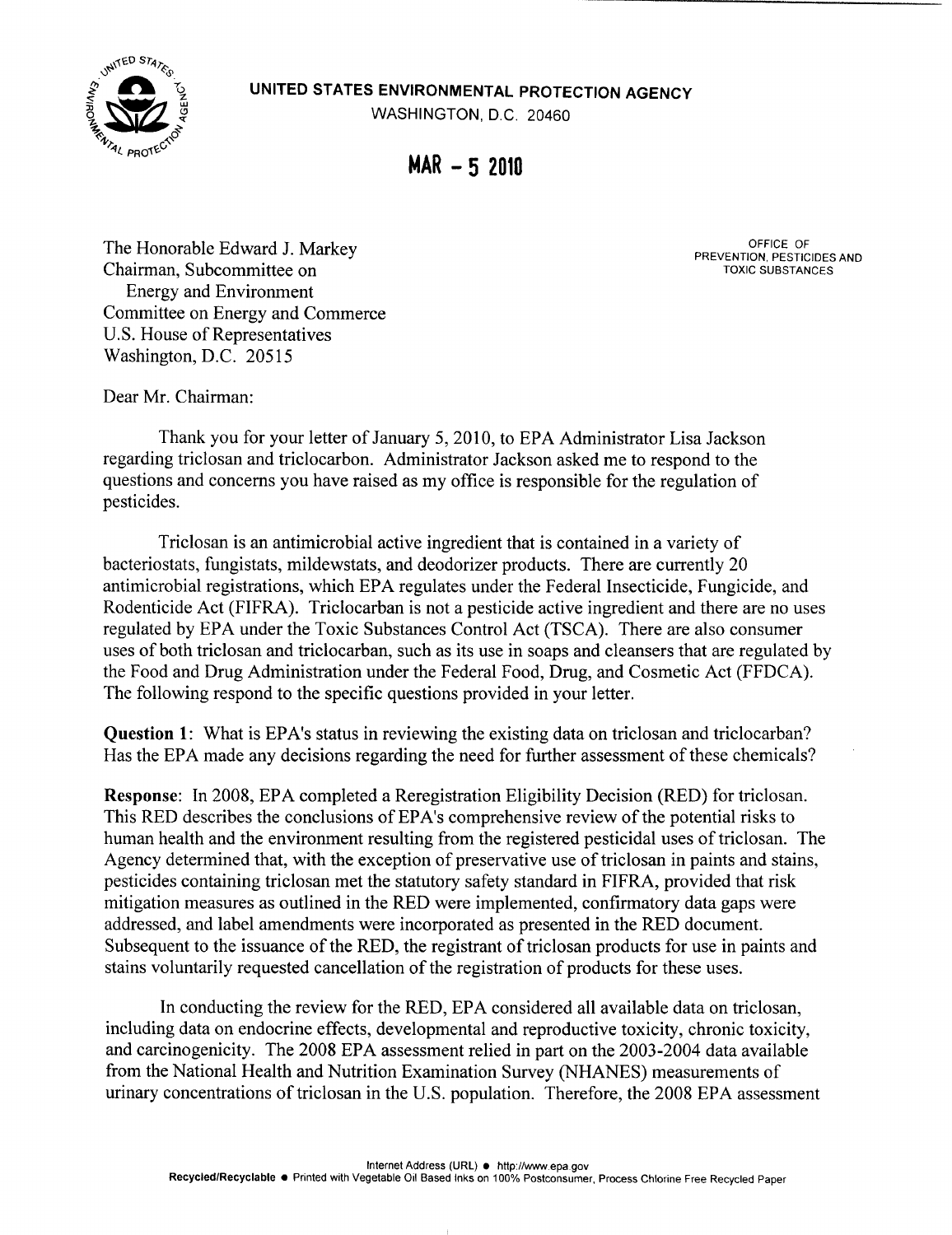is inclusive of all triclosan-related exposures  $(i.e., EPA$  and FDA regulated uses). EPA is updating its 2008 assessment of triclosan exposure using the newly released 2005-2006 NHANES urinary monitoring results. Once completed, EPA will provide its revised assessment in the public docket, and revisit its regulatory decision, if the science supports a change.

The 2008 RED considered new research data on the thyroid effects of triclosan in laboratory animals made available through the EPA's Office of Research and Development (ORD) . Since the 2008 assessment, additional data on effects of triclosan on estrogen have also been made available from ORD. As discussed in the response to Question 4b, the ORD studies on the thyroid and estrogen effects led EPA to determine that additional research on the potential health consequences of endocrine effects of triclosan is warranted. This research is underway and will help characterize the human relevance and potential risk of the results observed from initial laboratory animal studies. The Agency will pay close attention to this ongoing research and will amend the regulatory decision if the science supports such a change. Also, the Agency has previously indicated that because of the amount of research being planned and currently in progress, it will undertake another comprehensive review of triclosan beginning in 2013 .

With respect to triclocarban, EPA's Office of Pollution Prevention and Toxics (OPPT) in April of 2009 published its assessment of triclocarban. This assessment presented the environmental and human hazard characterization for triclocarban based on the available data. During the evaluation process, OPPT determined that there are no uses under TSCA.

Question 2: Will EPA need to alter its regulations under the Federal Insecticide, Fungicide, and Rodenticide Act for pesticides that contain triclosan and triclocarban in light of biomonitoring studies that reveal the presence of these chemicals in 75% of the U.S . population? If so, please describe your plans, and if not, why not?

Response: As noted in the 2008 RED document for triclosan, the human health assessment took into account the exposures received by the general US population from all sources, as reflected by the 2003-04 NHANES data. These sources included the use of triclosan as a preservative in paint and stains, which EPA determined was not to be eligible for reregistration and for which the registrant subsequently requested a voluntary cancellation of their products' registrations. The Agency determined that the other registered uses of triclosan were eligible for reregistration, provided that risk mitigation measures as outlined in the RED were implemented, confirmatory data gaps were addressed, and label amendments were incorporated as presented in the RED document. As noted in the response to Question 1, EPA is currently analyzing the NHANES 2005-06 results for triclosan and will revise its assessment based on these newer data. As also noted in response to Question 1, EPA plans to reexamine the potential risks to human health in light of the new and planned research on the effects of triclosan on the endocrine system.

Question 3: Given the fact that triclosan has been detected in 60% of U.S. streams, has EPA determined the impact of triclosan on wildlife, such as fish and amphibian species? If so, please provide an explanation of your findings. If not, please explain why EPA has not taken action to determine triclosan's impact.

Response: The Agency conducted a comprehensive assessment of available data on any ecological hazard and risk, which is summarized in the 2008 RED on triclosan. Based on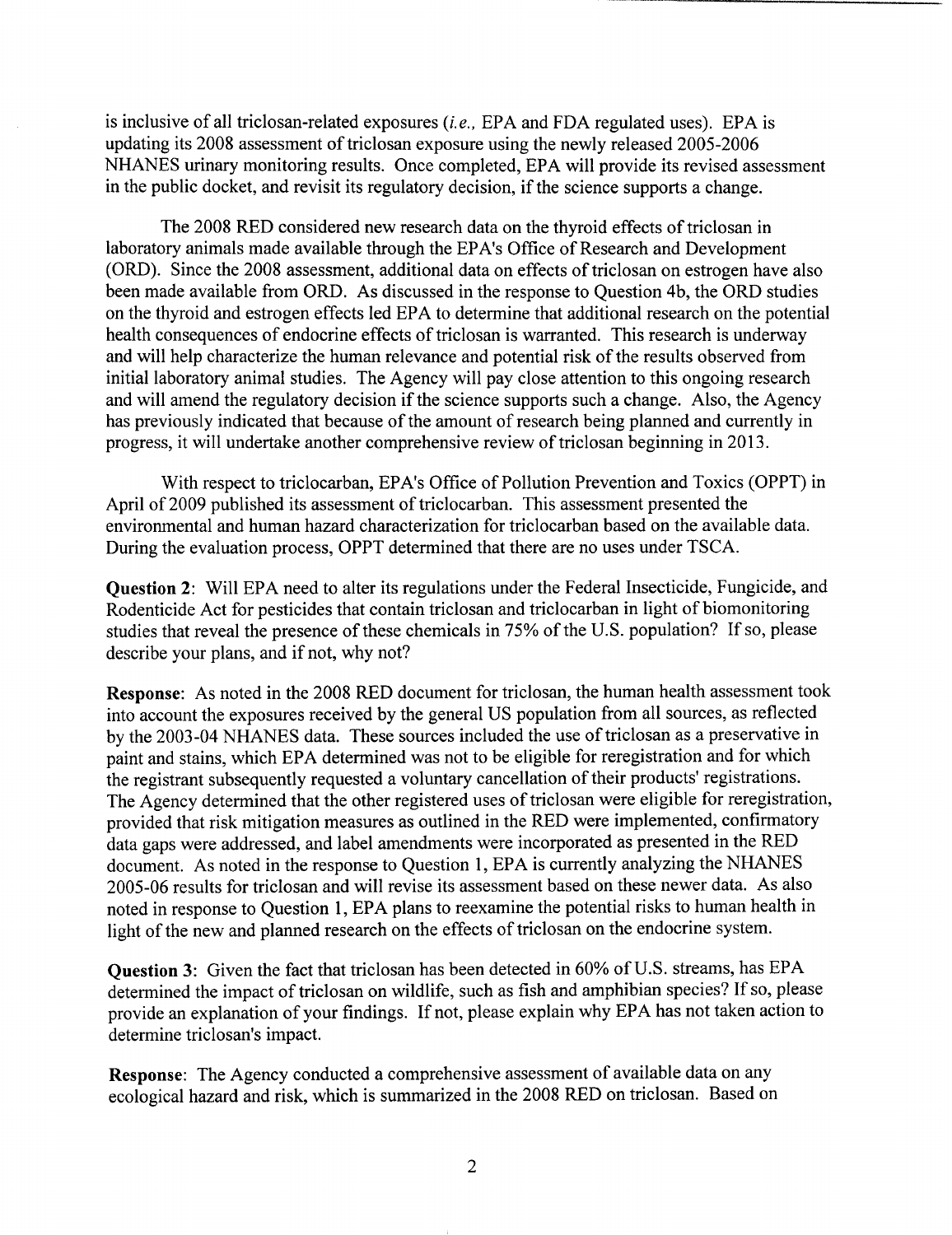available information, EPA concluded that, for antimicrobial pesticidal uses, estimated environmental concentrations of triclosan do not exceed levels of concern for fish or aquatic animals. However, based on monitoring data, there is potential for toxicity to aquatic plants. The Agency has identified additional studies that it will require triclosan registrants to perform to better characterize acute and chronic ecological risks.

It should be noted that EPA required pesticide registrants to add labeling statements indicating that triclosan is toxic to fish and other aquatic animals, and that any discharges into waterways need to conform to the requirements of the National Pollutant Discharge Elimination System (NPDES).

Question 4: As you know, in 1996, Congress passed amendments to the Safe Drinking Water Act, which contained provisions calling for the screening and testing of chemicals and pesticides for possible endocrine disrupting effects. In response, the EPA established the Endocrine Disruptor Screening Program (EDSP), which is aimed at using validated methods for the screening and testing of chemicals to identify potential endocrine disruptors and determine safe exposure levels to these chemicals.

(a) Does the EPA have plans to evaluate triclosan, triclocarban, and other potentially endocrinedisrupting substances that are used in soaps, detergents, and other consumer products under EDSP? If so, please describe such plans in detail, and if not, why not, since these substances could clearly end up in the nation's drinking water?

Response (a): Under section 408(p) of the FFDCA, EPA was directed to develop "a screening program, using appropriate validated test systems and other scientifically relevant information, to determine whether certain substances may have an effect in humans that is similar to an effect produced by a naturally occurring estrogen, or such other endocrine effect as the Administrator may designate." Since triclosan is a pesticide chemical, EPA will review it under the EDSP program.

The Agency notes that some data are already available to characterize the endocrine disrupting potential of triclosan. EPA's Office of Research and Development has conducted at least six of the eleven EDSP Tier I screening assays with triclosan. Based on these screening studies, EPA has additional work underway to further characterize the early results of these studies. EPA will use the results of the ongoing ORD studies (discussed in the response to Question 4(b)), along with other research from the public literature, in its comprehensive reassessment of triclosan.

(b) Has the EPA reviewed the scientific literature regarding the endocrine disrupting nature of triclosan and triclocarban? If yes, what has the EPA concluded? If not, why not?

Response (b): EPA has reviewed the existing scientific evidence regarding the endocrine disrupting effects of triclosan and discussed these findings in the RED that was issued in 2008. From review of the existing evidence, EPA concluded that there is evidence that triclosan disrupts thyroid hormone levels in laboratory animals. Additionally, there are initial EPA research findings that show triclosan has the potential to affect the estrogen system in rats . EPA analyzed the available data on thyroid hormone effects of triclosan and concluded that there were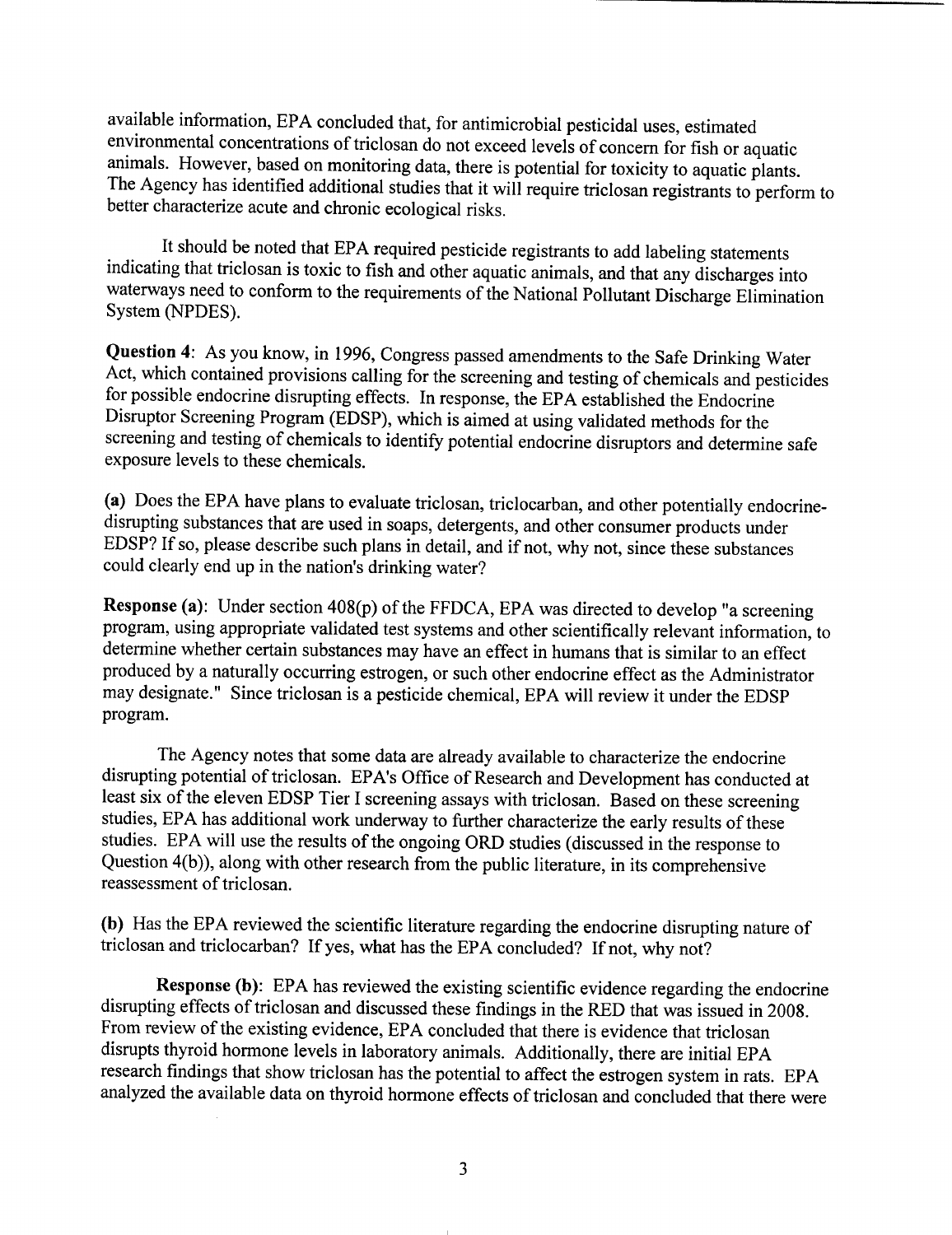no risks of concern from the exposures considered in the 2008 RED document. Additional work, however, is needed to better understand the initial observations of the effects of triclosan on estrogen observed in the Tier 1 assays .

Because triclosan has already been evaluated in many of the Tier 1 EDSP screening level assays, the focus of additional work should be on more definitive higher levels of testing rather than further screening. EPA has several planned studies designed to aid both EPA and FDA in better characterizing these endocrine related effects, including toxicological effects, human relevance, and the doses at which they occur to determine if levels of human exposure are safe or not. EPA also has ongoing additional studies to reaffirm its conclusions regarding thyroid effects. The Agency will pay close attention to this ongoing research and will amend the regulatory decision if the science supports such a change.

Unlike triclosan, there are no published data showing any interference with thyroid hormones by triclocarban. In fact, unpublished research data from EPA did not find any effects on the thyroid up to very high doses  $(1 \text{ gram/kg/day})$  of triclocarban. In the published literature, triclocarban was reported to have effects on testosterone in both in vitro and in vivo studies. ORD has a number of ongoing studies in in vitro and in vivo (both ecological and mammalian tests) systems to better characterize the endocrine effects triclocarban .

Question 5: Is EPA concerned that simultaneous exposure to these antimicrobial agents via different pathways such as drinking water, eating food and dermal exposure might magnify the potential for adverse effects? Why or why not?

Response: In the case of triclosan, the 2008 assessment used the 2003-04 NHANES biomonitoring data which reflect the body burden from all different sources and routes of exposure. Additionally, the assessment included separate estimates of dermal and inhalation routes of exposure for products that might be used by only a small percentage of the population. Therefore, all pathways and routes of exposure were thoroughly assessed .

With respect to risk posed by multiple chemicals, the FFDCA requires EPA to consider cumulative exposure to pesticides and other substances that share a common mechanism of toxicity. With respect to exposure to both triclosan and triclocarban, there are no available data to indicate that triclosan and triclocarban share a common mechanism of toxicity or that simultaneous exposure to triclosan and triclocarban would pose an increased risk compared to separate exposures. Thus, EPA has not concluded at this time that simultaneous exposure to triclosan and triclocarban would magnify any of the adverse effects observed in experimental studies conducted so far with these two chemicals. As stated above, additional research is needed to better characterize the effects of these individual chemicals.

Question 6: Has the EPA itself monitored triclosan or triclocarban in public water systems?

(a) If yes, please provide a copy of all data collected and EPA's interpretation of these findings.

**Response (a):** While EPA has itself not monitored triclosan or triclocarban in public water systems, it has obtained publicly available monitoring data on the presence of triclosan in drinking water. EPA used these data to conduct a human health drinking water risk assessment and found no human health risk concern for triclosan in drinking water.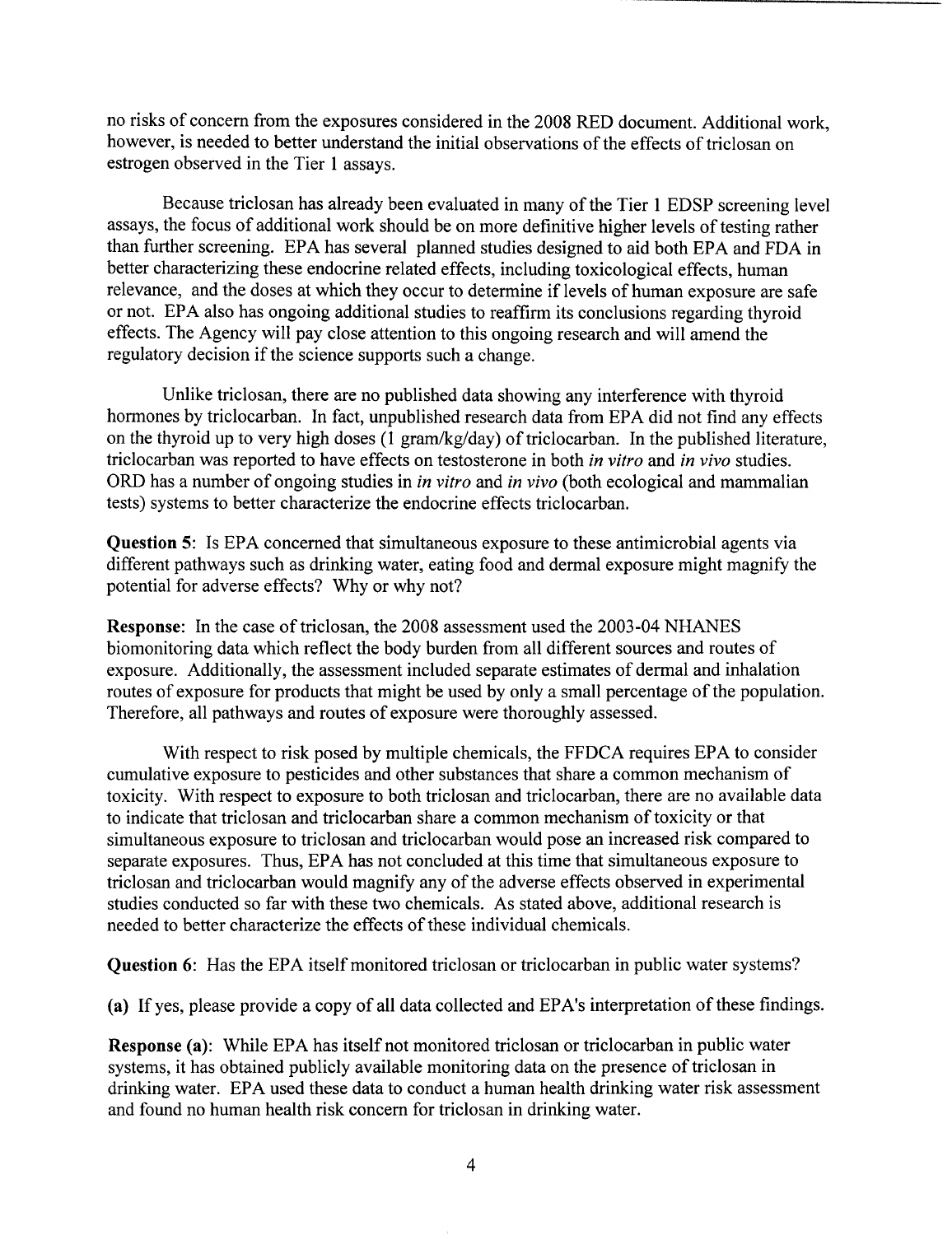(b) If not, does the EPA plan on including these compounds on the Candidate Contaminant List (CCL) to monitor these compounds under the Safe Drinking Water Act? If so, when will these efforts be completed, and if not, why not?

Response (b): EPA evaluated triclosan and triclocarban for inclusion on the third contaminant candidate list (CCL3). However, EPA did not list these compounds because the limited available data showed that in comparison to other contaminants under consideration, triclosan and triclocarban were not as likely to be present in drinking water at levels that may require regulation.

The CCL 3 was published on October 8, 2009 (74 FR 51850) and includes contaminants that are currently unregulated in drinking water, that are known or anticipated to occur in public water systems, and which may require regulation under the Safe Drinking Water Act. EPA developed the CCL 3 using a multi-step process recommended by the National Academies of Science and the National Drinking Water Advisory Council. EPA considered the best available occurrence and health effects data to evaluate a universe of approximately 7,500 contaminants, from which EPA identified the list of 116 contaminants that present the greatest public health concern in drinking water. Triclosan and triclocarban were included in the universe of contaminants evaluated. However, EPA determined that these contaminants did not present as great a public health concern in drinking water as the contaminants that were selected for the CCL 3 list. EPA evaluated occurrence data in ambient water for triclosan from USGS studies and found the highest concentrations of triclosan in ambient water do not approach levels of health concern derived from the health effects data used in CCL 3. Other studies have presented data from monitoring of wastewater influent and effluent concentrations of triclosan and triclocarban. These higher concentration levels also do not approach levels of health concern. EPA will continue to evaluate unregulated contaminants including triclosan and triclocarban for future CCLs and will utilize any new data that become available. The next CCL is expected by 2014.

The Safe Drinking Water Act provides authority for EPA to require public water systems to monitor for up to 30 contaminants every 5 years under the Unregulated Contaminant Monitoring Rules (UCMR). EPA did not include triclosan or triclorban on the first two UCMRs. EPA is currently developing its third UCMR and is focusing efforts on the CCL 3 contaminants. EPA expects to issue the UCMR 3 in 2012.

(c) Generally speaking, could the potential for increased widespread antibiotic resistance be a safety contribution that is assessed when determining of a chemical should be placed on the CCL?

Response (c): EPA did not consider antibiotic resistance as a factor when evaluating whether to list contaminants on the CCL 3. EPA relied on quantitative occurrence and health effects data to evaluate contaminants for the CCL 3. More research is needed to assess and identify those contaminants that would have the greatest potential for increased widespread antibiotic resistance. More research would also be needed to develop methodologies for how this type of data could be used to modify the CCL process to allow for evaluation and comparison of health effects data amongst contaminants .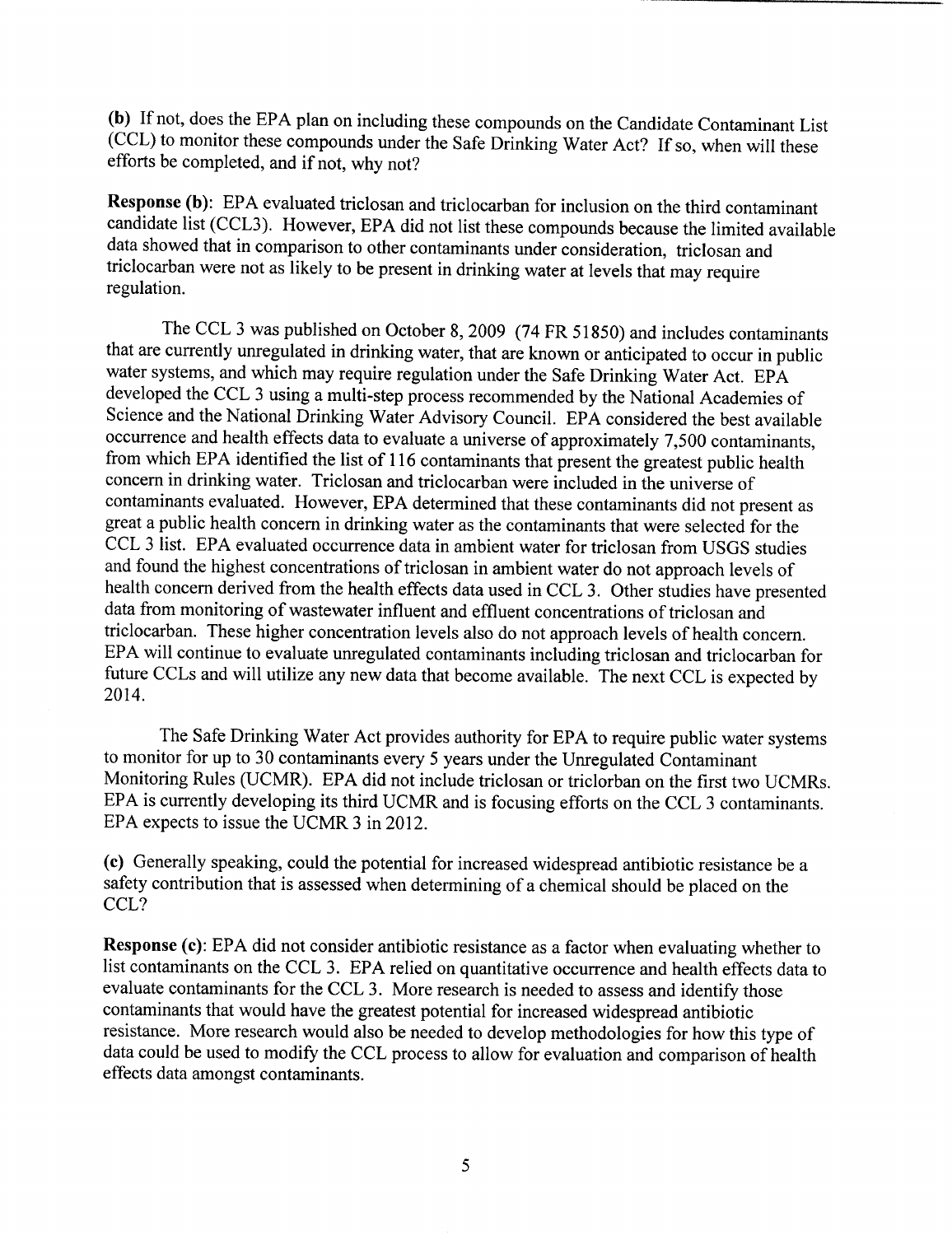Question 7: Is the EPA aware of any studies that have investigated the potential for triclosan to leach from cutting boards, kitchen utensils, and toys when washed? If so, what was found?

Response: In the RED document for triclosan, EPA concluded that human exposure resulting from the use of triclosan in cutting boards, kitchen utensils, toys, and other products did not pose unacceptable risks to human health, including risks to infants and children. Standard methods developed by the Food and Drug Administration were used to estimate the potential for triclosan to leach from the materials into which triclosan is incorporated . EPA also estimated dietary exposure and risk from triclosan used in adhesives, pulp and paper, ice-making equipment, countertops, and cutting boards. Exposures and risks were assessed for both adults and children. The results showed that for both adults and children, risks were below the Agency's level of concern for exposure to triclosan.

Question 8: In 2008, an EPA Reregistration Eligibility Decision (RED) required label changes to reflect the environmental hazards posed by end-use products containing triclosan. This labeling requirement states:

"Do not discharge effluent containing this product into lakes, streams, ponds, estuaries, oceans, or other waters unless in accordance with the requirements of a National Pollutant Discharge Elimination System (NPDES) permit and the permitting authorities are notified in writing prior to discharge. Do not discharge effluent containing this product to sewer systems without previously notifying the local sewage treatment plant authority. For guidance contact your State Water Board or Regional Office of the EPA. "

Does EPA believe that all products that contain triclosan and have the potential to discharge into sewer systems such as antimicrobial soaps and handwashes should be labeled in this fashion? Please explain your response.

Response: The Clean Water Act (CWA) prohibits the discharge of a "pollutant" from a "point source" into a "water of the United States" unless the discharge is authorized under a permit issued under the National Pollutant Discharge Elimination System (NPDES). As part of its review of pesticidal uses of triclosan during the reregistration process, EPA determined that triclosan pesticides are used in a manner that could result in the discharge of a pollutant from a point source to a water of the United States. The specific products for which the Agency required the addition of a label statement concerning NPDES permitting involve the use of triclosan in the manufacture of pulp and paper products or as a material preservative in manufacturing settings (e .g., the incorporation of triclosan in finished textiles and plastic products). EPA determined that there was potential in these settings for manufacturing effluents regulated under the CWA to contain triclosan. Accordingly, EPA determined that triclosan pesticides should bear a statement advising users of their obligations under the CWA.